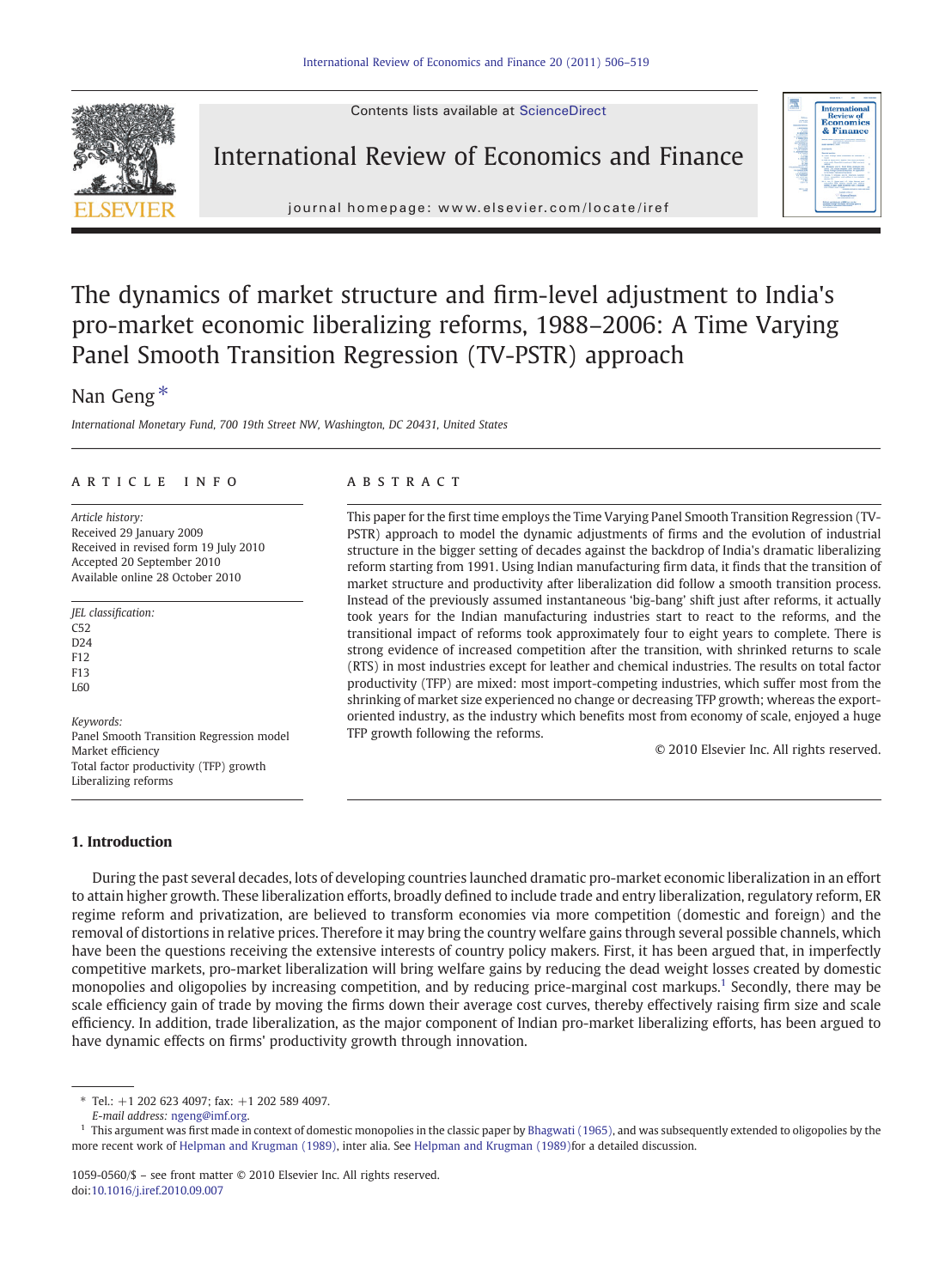In contrast to the theoretical predictions on the effect of liberalization on competition and markups, theoretical predictions about firm activity (dynamic effects) from macro models of entry liberalization and deregulation are ambiguous (see endogenous growth theories by [Grossman and Helpman, 1990, 1994; Melitz and Costantini, 2008\)](#page--1-0). Trade can potentially be growth generating as well as growth decelerating. Trade can enhance growth permanently by facilitating the international exchange of knowledge and technology. Trade can have growth decelerating effects if it, via market size effects, reduces domestic firms' incentives to innovate or diverts resources away from  $R&D^2$  As outlined by [Melitz and Costantini \(2008\),](#page--1-0) these dynamic effects are characterized by a heterogeneous firm-level adjustment process following the reforms. Firm-level productivity evolves stochastically, and innovation involves a trade-off between its cost and a return in terms of a better distribution of future productivity draws. Moreover, their model shows there will be an industrial evolution over its entire transition path to a new steady state. In particular, how the relative timing and magnitude of firm-level productivity improvements and export market entry decisions are also determined by non-technological factors such as the timing of trade liberalization announcements and the speed of liberalization. Although theory has provided us some implications on liberalization-growth nexus, few studies have systematically examined the growth performance of firms, or more specifically model the dynamic adjustments process of microeconomic industrial structure following the liberalizing reforms.<sup>3</sup>

In the context of developing countries, several studies have explored the relationship between firm productivity and trade reforms using firm level data. [Tybout et al. \(1991\)](#page--1-0) find no evidence of increased productivity following liberalization in Chile. [Harrison \(1994\), Tybout and Westbrook \(1995\), Pavcnik \(2002\), Fernandes \(2007\)](#page--1-0) and [Muendler \(2004\)](#page--1-0), on the other hand, do observe productivity increases following liberalization in, respectively, Cote d'Ivoire, Mexico, Chile, Colombia and Brazil. [Krishna](#page--1-0) [and Mitra \(1998\)](#page--1-0) find mixed results of change in productivity growth in four manufacturing industries with weak significance. However, they, as with almost all previous studies, assumed an instantaneous discrete shift in market efficiency parameters and productivity growth following the reforms, either by imposing a post-reform dummy or using one period lag output tariffs as a measure of trade reforms. However, linear estimation cannot account for nonlinear dynamics by imposing the unrealistic and restricting assumption of coefficient stability. Instead, it is more reasonable to model the transition after liberalization as a sequenced smooth process by a flexible functional form.<sup>4</sup> There are two main reasons behind this argument: first, reforms taking time to gain credibility and market reactions; secondly, micro level restructure after unexpected macro level reforms usually take time due to various rigidities and adjustment cost of investment at micro level. It usually takes years before the dynamic effects of trade on productivity growth start to happen, and continue for years.

This study takes a new approach to the question, Time Varying Panel Smooth Transition Regression (TV-PSTR) model.<sup>5</sup> The starting point of this study is to recognize that the core mechanism that drives economic growth following liberalization is massive microeconomic restructuring and factor reallocation, which must be a slow process. Hence, it starts from the presumption that any changes in economic performance following reforms and liberalization may be more appropriately modeled as a steady transition rather than a discrete change. A standard explicit or implicit assumption underlying linear models is that there is a single structural break in the sample. In this study that assumption is replaced by a more general one stating that the parameters of the model may change continuously and smoothly as a function of time, which is more consistent with the firms' adjustment behaviors and economic evolution process. Moreover, this TV-PSTR model not only allows for discrete changes in parameters, but also allow for any form of nonlinear transition path. With discrete change ('big bang' shift) in parameters as a special case within this more general framework, the model doesn't lose its generality. Instead of using a priori information to fix the date of a transition, the speed and the timing of the transition are endogenously determined by the data. With the above merits, the TV-PSTR model has great advantage over conventional approach and doesn't put any prior estimation restrictions on the process of transition.

Utilizing this TV-PSTR approach and the natural liberalizing experiment of India, I document some stylized facts about the evolution of India's industrial structure against the backdrop of India's unexpected dramatic liberalizing reform starting from 1991. More precisely, I estimate the transition of average industry level price-marginal cost markups, RTS and productivity growth in nine two-digit level manufacturing industries in India using firm level panel data. A full production function with substantial flexibility is employed, which allows for both non-perfect competitive market and non-constant return to scales. By relaxing the perfect

<sup>&</sup>lt;sup>2</sup> Theoretically, [Krugman \(1986\) and Lucas \(1988\)](#page--1-0) argue that trade encourages learning by doing and innovation, leading to productivity growth. However, [Rodrik \(1992a,b\)](#page--1-0) has questioned the importance of these supposed productivity gains, and claims that there are no theoretical reasons to believe that the protection of domestic markets discourages productivity growth. This skepticism stems from the view that trade liberalization might retard productivity growth by shrinking domestic firms' sales, which would in turn reduce the incentive for these firms to invest in technological efforts.

<sup>3</sup> The widespread liberalizing reforms of the 1980s and 1990s around the world have provided researchers with good opportunities for estimating productivity gains from enhanced competition, and hence generated large empirical literature. However, before the availability of sufficiently detailed firm level data, most studies that examined this question either employed calibrated industry (examples of simulated industry studies include the works of [Dixit, 1988; Rodrik, 1988;](#page--1-0) [Baldwin and Krugman, 1988](#page--1-0)) or provided econometric estimates using industry-level aggregate data ([Oczkowski and Sharma, 2001\)](#page--1-0). One obvious weakness of these studies is that industry level data mask the extensive firm level variations. For better studying the dynamics of changes after regulatory reforms, especially with short time series, one needs to delve into micro panel data, which provides us repeated observations of enough cross-sections.

<sup>4</sup> [Greenaway et al. \(1997\)](#page--1-0) suggests that the effects of liberalization on GDP growth rates follow a smooth transition S curve process. [Veldkamp \(2008\)](#page--1-0) shows that sustained reforms do take time to gain credibility and popularity growth.

<sup>&</sup>lt;sup>5</sup> [Aizenman and Geng \(2009\)](#page--1-0) for the first time apply a logistic smooth transition regression (LSTR) approach to model the transition associated with the economic reforms in China. As PSTR model, LSTR model is another member of the STR family, but designed for time series data instead of panel data. The paper estimates a homogenous aggregate value added production function of the State Owned (SOE) and Foreign-Funded Enterprises (FFE) in China, 1980s–2007, employing a curvilinear logistic function, where the speed and the timing of the transition are endogenously determined by the data. We find high but gradually declining markups in both SOEs and FFEs during the early stages of the adjustment, with SOEs having a much larger scale and market size than the FFEs. However, over the transition process, returns to scale in industrial SOEs dropped sharply. For both FFEs and SOEs the transition is slow, with a midpoint about 7 and 14 years, respectively. We find significant increase of TFP growth rate for both FFEs and SOEs, by 0.1436 and 0.1971, respectively.